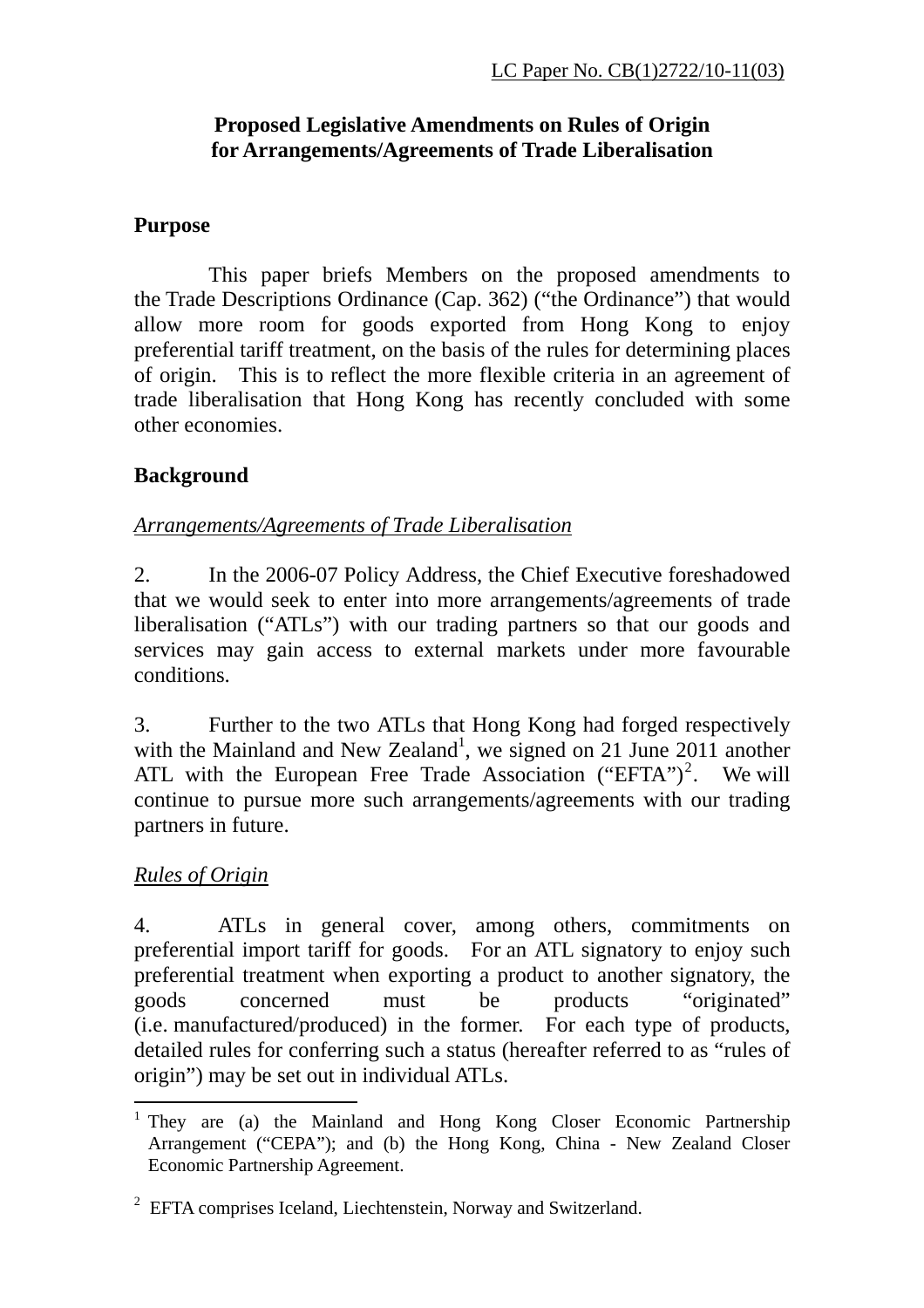5. Provisions for determining the place of origin/manufacture to be marked on goods are currently specified in the Ordinance. The basic principle is that manufactured goods are considered to have originated in a certain place where the last process that substantially transforms the materials used takes place. In brief, the relevant rule is tied to a process, namely the "last substantial transformation"<sup>3</sup>.

6. For the ATLs that we have signed with the Mainland and New Zealand, the rules of origin therein are generally consistent with the "process-based" rules currently specified in the Ordinance.

### **Alternative "Value-based" Rules**

7. As for our latest ATL with EFTA, apart from the "process-based" rules of origin, it contains an alternative set of origin-conferring criteria for preferential tariff treatment. They are hereafter referred to as "value-based" rules. Under these rules, goods are allowed to claim origin of a certain place based on the proportion of the "enhancement in value" attributable to that place<sup>4</sup>. Measured against the total value of the finished products, this "enhancement" needs to fulfill a certain percentage requirement, which may be different for individual categories of goods.

8. The alternative set of "value-based" rules of origin provides added flexibility for Hong Kong traders to claim tariff concessions under ATLs. The more likely beneficiaries are products which undergo in Hong Kong processes that add high value (such as assembly in tandem with product design), relative to the costs of the materials used for producing the goods. As an illustration, under the ATL with EFTA, woven garments bound for EFTA would be able to enjoy preferential tariff treatment even if our traders do not carry out the "last substantial transformation" process in Hong Kong<sup>5</sup>, so long as  $40\%$  of the value of the final product is attributable to the processing steps done in Hong Kong.

 <sup>3</sup> In the Ordinance, there is another "process-based" rule whereby goods are considered to have originated from a place if they are wholly grown or mined there. This is mainly applicable to natural products and hence much less relevant in the context of goods "originated" from Hong Kong.

<sup>&</sup>lt;sup>4</sup> The value of the goods in question may be "enhanced" in a place as a result of costs incurred in that place for processing/manufacturing the goods, such as material, labour, overhead, logistics and other services such as design etc. Any profit may also be taken into account.

<sup>&</sup>lt;sup>5</sup> In this case, the "last substantial transformation" process is assembly, i.e. sewing of woven "cut-pieces"/component parts into garment.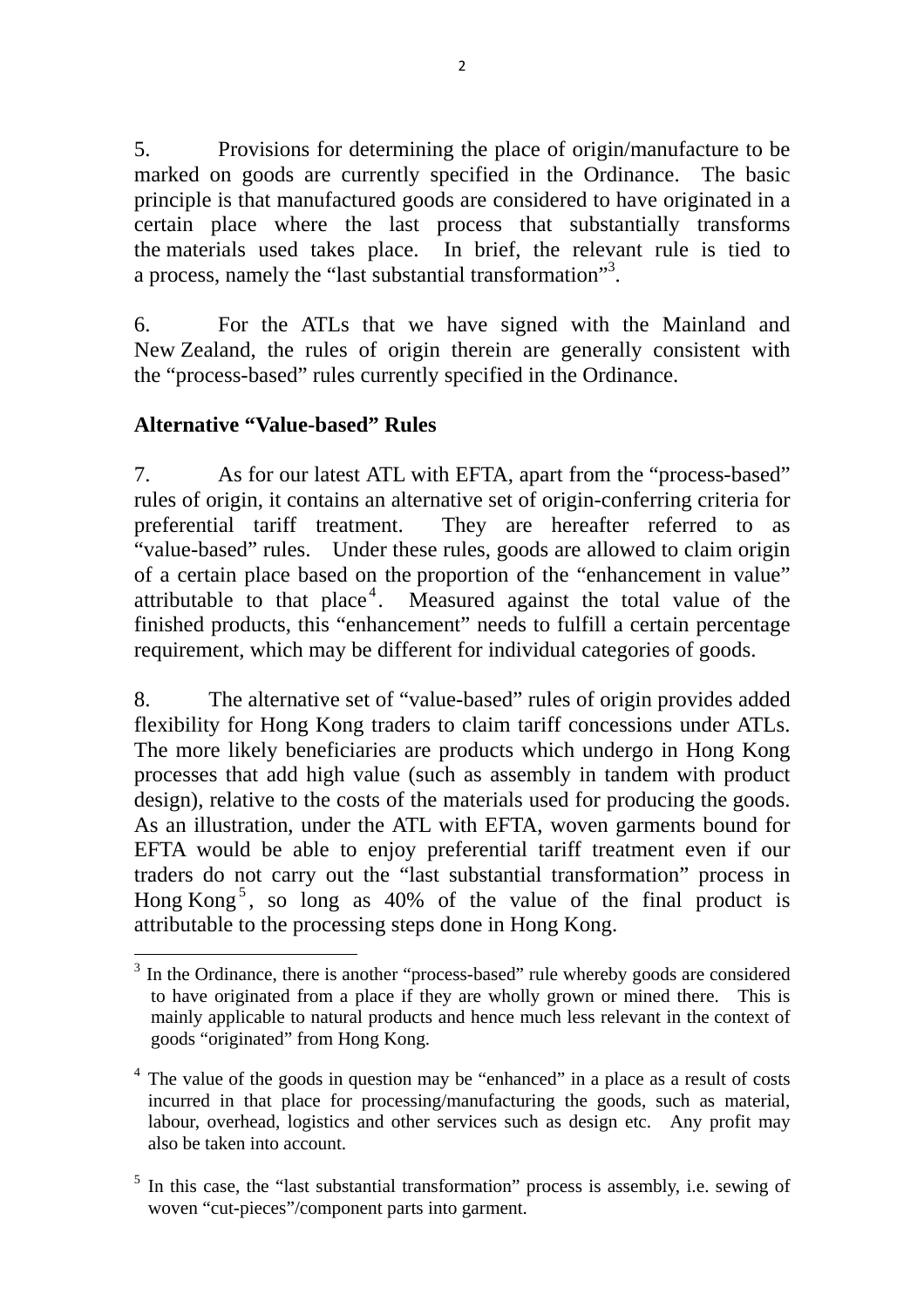9. For the ATL with EFTA, the "value-based" rules apply to over 90% of Hong Kong's domestic products to the EFTA States, including jewellery products as well as watches and clocks. Such rules are welcomed by the industry.

#### **Present Legislative Framework**

10. At present, the rules of origin in the Ordinance serve the policy objectives of -

- (a) protecting the interest of Hong Kong consumers by ensuring that the claimed places of origin for imported goods are accurate; and
- (b) helping to ensure that the places of origin/manufacture marked on goods originated in Hong Kong for export to other economies are intact.

For goods, the place of origin/manufacture is one type of trade description. Application of false trade descriptions to goods as well as the sale/import/export of such goods are criminal offences under the Ordinance $\delta$ .

11. The existing Ordinance provides for the "process-based" rules of origin. The basis is set out in the Ordinance as follows -

- (a) the Ordinance contains provisions which accommodate the mainstream rules under the "process-based" concept, including the "last substantial transformation" process; and
- (b) the Ordinance empowers the Commissioner of Customs and Excise ("C,C&E") to make orders to accommodate any product-specific process-tied modifications as may be agreed under individual ATLs after negotiations where the same is not adequately covered by the provisions in para.11(a) above. This order-making provision has hitherto been used to cater for such modifications as those called for under the relevant ATLs with the Mainland and New Zealand<sup>7</sup>.

  $6\text{ The maximum penalties are a fine of } $500,000 \text{ and improvement for five years.}$ 

<sup>&</sup>lt;sup>7</sup> For example, C,C&E made an Order in September 2010, one of the objectives was to accommodate the more flexible rules of origin under CEPA for certain types of textile made-up articles such as shawls and ties. They may be marked as originated from Hong Kong if either the weaving/knitting of fabric *or* the last step of sewing of "cut-pieces" into products takes place in Hong Kong.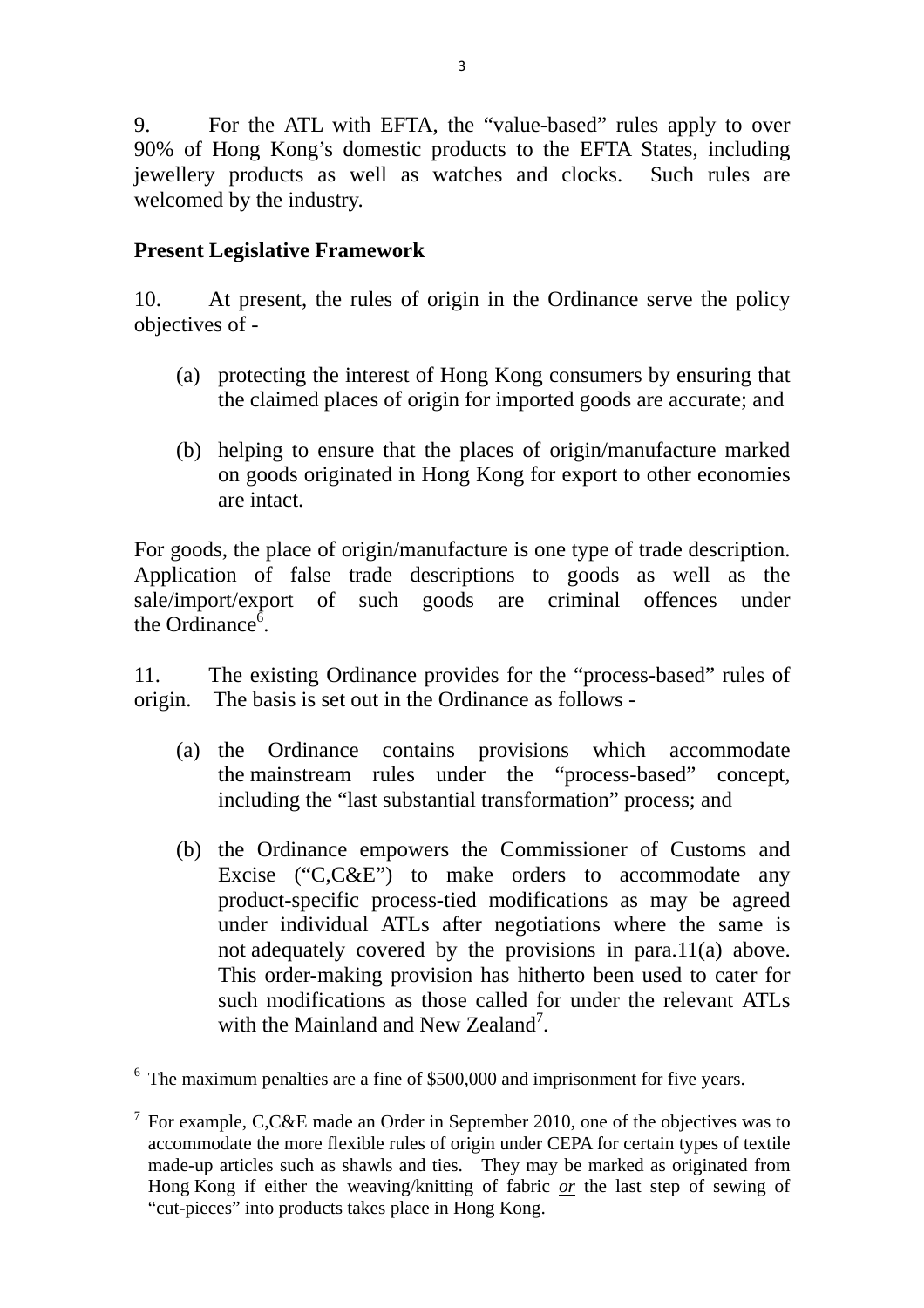12. The Trade and Industry Department ("TID") provides guidelines through administrative documents (such as trade circulars and the full text of the ATLs) to facilitate the industry's understanding of the product-specific origin-conferring processes/criteria under the relevant ATLs.

### **Proposed Legislative Amendments**

13. As foreshadowed in the Legislative Council brief titled "Free Trade Agreement between Hong Kong and the Member States of the European Free Trade Association" issued on 22 June 2011 (file ref: CR WT 324/9/10), we need to amend the Ordinance to cater for the additional "value-based" rules of origin in implementing the ATL with  $EFTA<sup>8</sup>$ . Such a concept may feature in ATLs that Hong Kong would possibly sign with other economies in future.

14. In drafting the proposed legislative amendments, we are mindful that the "value-based" concept is evolving and may be presented in different ways. At the moment, there are two possible mainstream ways of expressing this concept in individual ATLs –

- (a) a formula that puts a cap on the value attributable to non-signatory places, against the total value of the goods. Our ATL with EFTA adopts this approach<sup>9</sup>; and
- (b) a formula that gives a floor to the value attributable to signatory places, against the total value of the goods. This is used in some ATLs elsewhere and may be used in ATLs relevant to Hong Kong in future. Under such a formula, the aggregate increase in value of the goods attributable to the ATL signatory places, as a proportion of the total value of the goods, should meet a minimum threshold stipulated for the goods concerned in the ATL.

 <sup>8</sup> If the law is not amended, Hong Kong traders marking goods for export under ATLs as having a Hong Kong origin pursuant to the value-based rules of origin may inadvertently contravene the Ordinance if the goods do not satisfy the rules on Hong Kong origin under the existing process-based rules in the Ordinance.

<sup>&</sup>lt;sup>9</sup> For the ATL with EFTA, most of the goods would be considered as having "originated" from Hong Kong (or EFTA as the case may be) if the value of the materials procured from places other than Hong Kong and EFTA States accounts for no more than 60% of the manufacturer's selling price of the goods.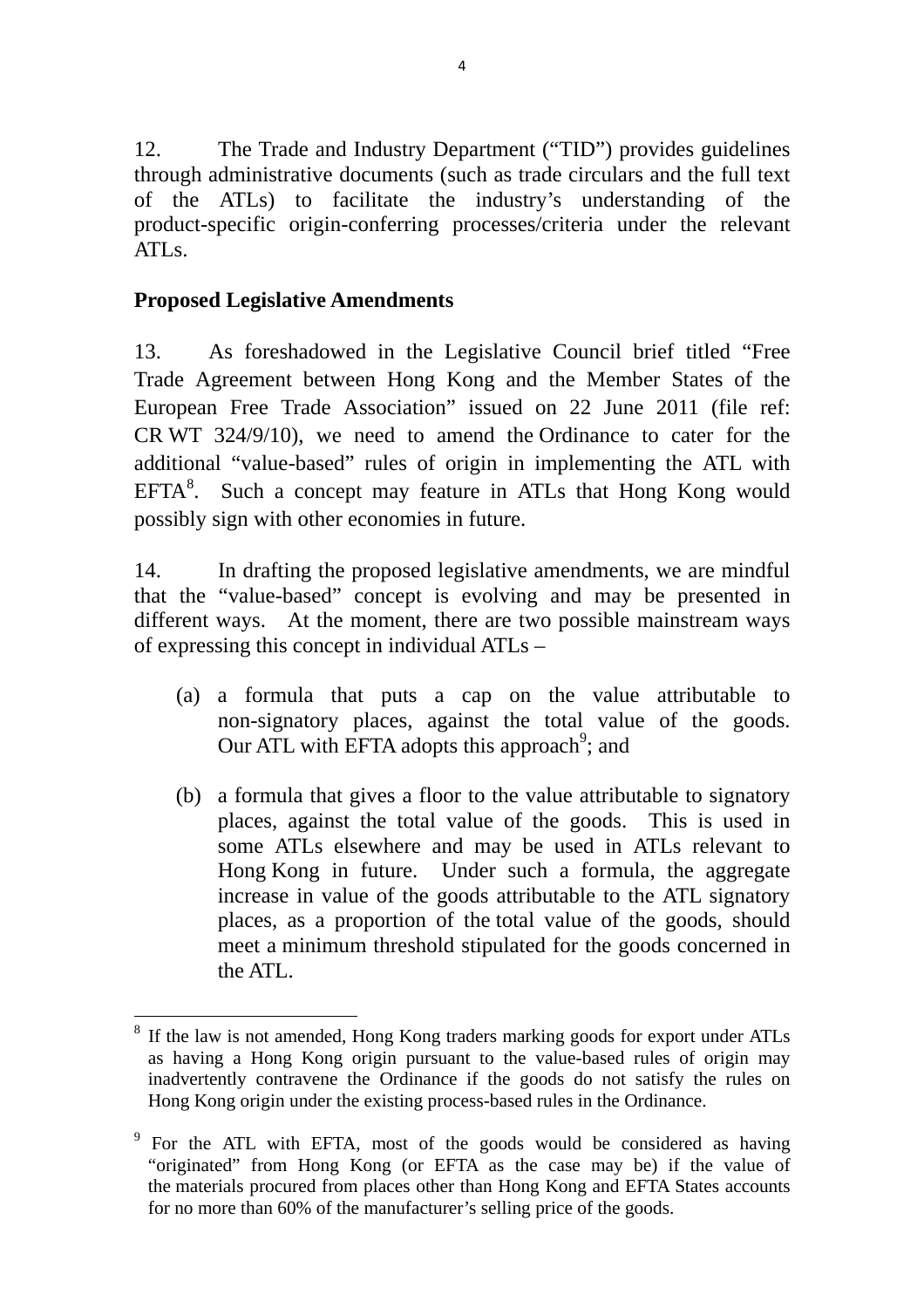15. We propose to make reference to the present legislative framework and amend the Ordinance to cater for the "value-based" concept, including the two possible formulae in para.14 above. By doing so, we will be able to implement the ATL with EFTA, whilst at the same time providing room to accommodate future ATLs as far as possible. To this end, the present rules of origin in section 2(2) of the Ordinance would need to be amended. We would also consider referring to individual ATLs in the legislation to cater for possible variations of the formulae in individual ATLs.

16. Administratively, TID will continue to provide access to the full text of ATLs. TID will also issue guidelines to facilitate the industry's understanding of the details, including the specific threshold percentages for various types of goods as may be set out in individual ATLs.

# **Claiming Preferential Tariff Treatment**

17. The exact detailed arrangements for Hong Kong exporters to claim tariff concessions would depend on individual ATLs.

18. In the case of the ATL with EFTA, exporters are required to complete a self declaration of origin. No certificates of origin are required. The Customs and Excise Department ("C&ED") would assist in carrying out verification of the origin declarations upon request by EFTA customs authorities, and may make investigation on receipt of specific information on suspected offences. C&ED may request the production of documents to demonstrate that the exporting goods fulfill the rules of origin under the ATL with EFTA, which are those usually kept by the business sector in a normal business environment<sup>10</sup>.

### **Public Consultation**

19. We have consulted the major industry associations representing the producers and traders of our major exports to the EFTA States and elsewhere $11$ . They fully support the proposed legislative amendments which would provide added flexibility for them to tap the business opportunities offered by ATLs. They hope to see the enactment of the amendments as soon as possible so that they could reap the benefits

  $10$ <sup>10</sup> The documents include production records, workers' wages records, and invoices of materials used in the manufacture of the products.

 $11$ <sup>11</sup> The manufacturing sectors consulted include jewellery, watches and clocks, textiles, electronic and electrical as well as plastic products.